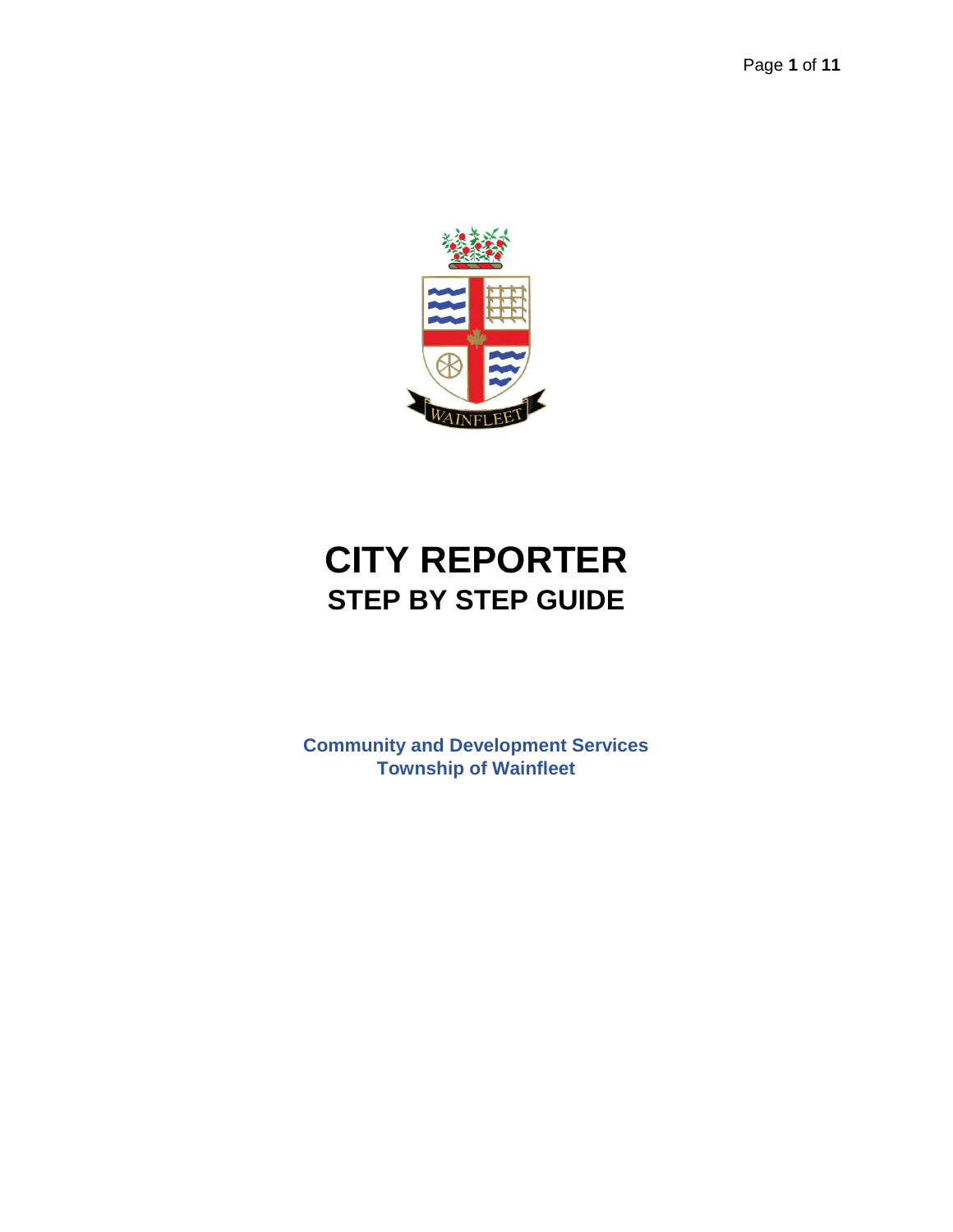# TABLE OF CONTENTS

| <b>Creating an Account</b>                           | Page 3  |
|------------------------------------------------------|---------|
| Create an Application                                | Page 4  |
| <b>Access Existing Application</b>                   | Page 6  |
| Make a Payment                                       | Page 7  |
| <b>Attach New Documents to Existing Applications</b> | Page 7  |
| Change Personal Information or Password              | Page 8  |
| <b>Permit Documents</b>                              | Page 8  |
| <b>Booking an Inspection</b>                         | Page 9  |
| <b>Inspection Results</b>                            | Page 10 |
| <b>Finalized Permit</b>                              | Page 11 |
| <b>Common Questions</b>                              | Page 11 |

Please note that this guide is here to assist in the application process and should be considered an approximate indicator of the process. Information does change periodically and on a case by case basis.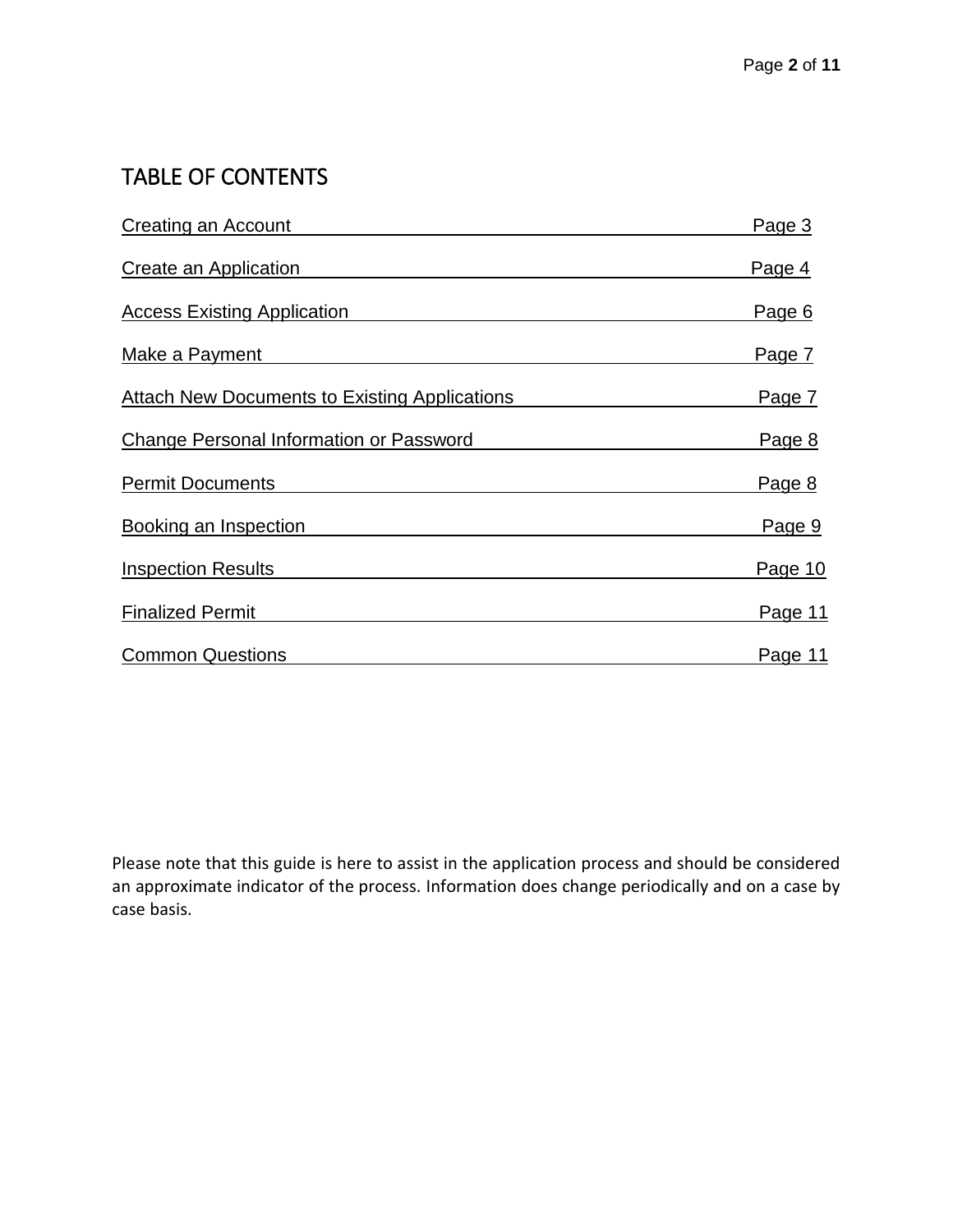### <span id="page-2-0"></span>CREATING AN ACCOUNT

#### **Step One:**

Open the following link

<https://app.cityreporter.ca/cityreporter/portalLogin?portalid=7aafed385b8f0f3>

#### **Step Two:**

Click on *Create a New User Account*. Then fill out all required fields. Remember the email and password you choose for reference, you will need this later.

| Township of Wainfleet Web Portal | Welcome to the Township of Wainfleet Building Permit Application<br>Portal.                                                                                                                                |
|----------------------------------|------------------------------------------------------------------------------------------------------------------------------------------------------------------------------------------------------------|
| Email Address:                   | With an account you will be able to apply for and see the status of                                                                                                                                        |
| Password:                        | your application anywhere, at any time. You can start an application<br>and finish it later, and receive updates on the status of your permit<br>application You can even request inspection appointments. |
|                                  | Please apply for building and septic permits separately.                                                                                                                                                   |
| Remember Me                      | The Building Department does not provide design or construction                                                                                                                                            |
| Login                            | advice. The owner/builder is responsible to follow the requirements<br>of the Ontario Building Code. It is recommended that applicants                                                                     |
| Forgot Your Password?            | enlist the services of design professionals to aid in the preparation of<br>the required documents for a building permit.                                                                                  |

#### **Step Three:**

Go to your email and click on the email from City Reporter. Press the link to confirm your account. If you cannot find this email, don't forget to check your junk box.

#### **Step Four:**

Login to your City Reporter account. Enter in the email and password you chose when you created your account.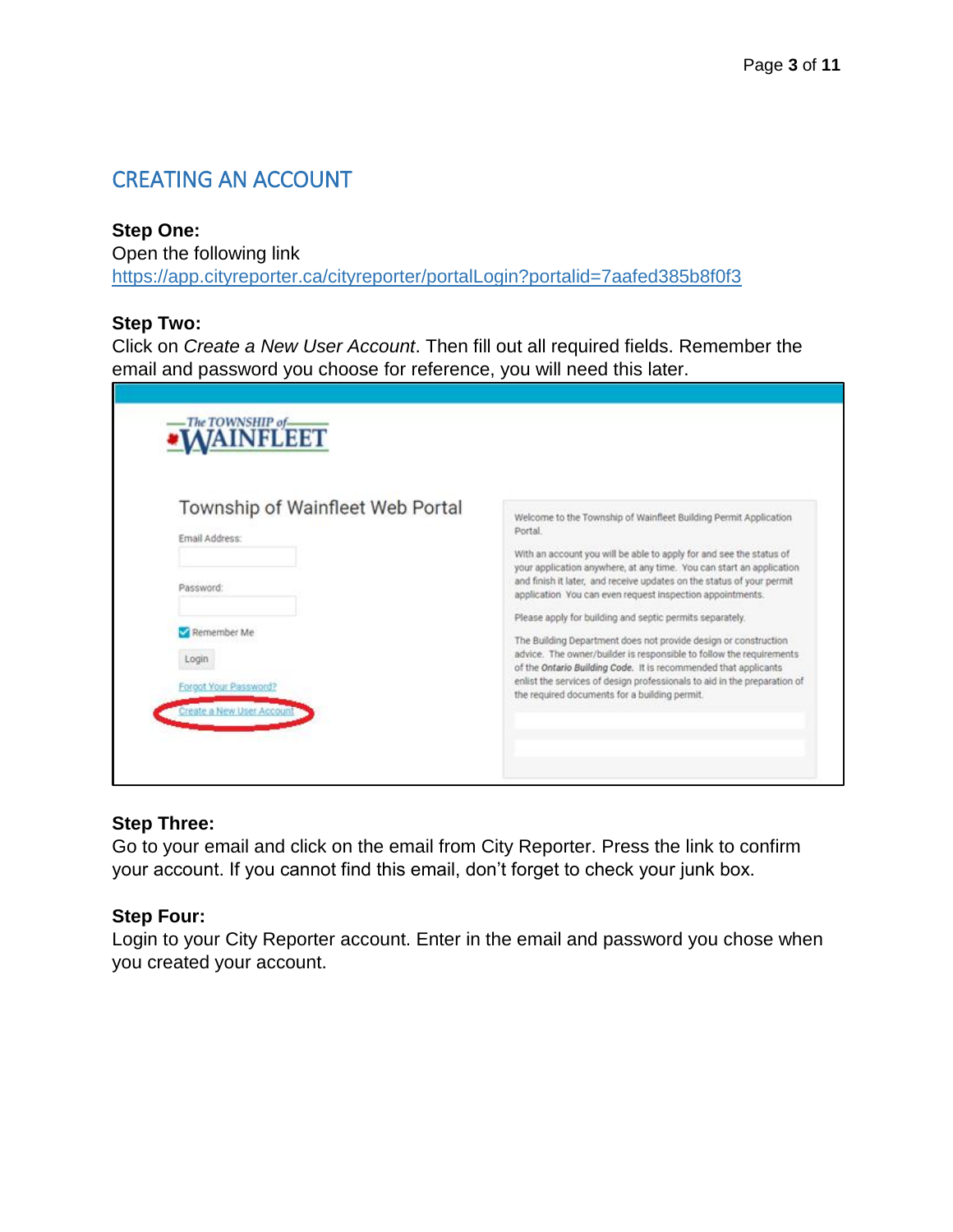# <span id="page-3-0"></span>CREATE AN APPLICATION

#### **Step One:**

To create an application click on the top of your screen, *Apply for New Building Permit.*

|                                       | Enable High Contrast   ☆Account Settings   + Logout |  |
|---------------------------------------|-----------------------------------------------------|--|
| Apply for New Building Permit         |                                                     |  |
|                                       |                                                     |  |
| <b>Summary of Permit Applications</b> |                                                     |  |

Fill out all necessary information. Be sure to select the correct permit type as this changes what is required for your application. Click *Save Application and Submit Later* if you aren't ready to submit. Click *Review Application* if you are ready to submit.

| Summary                                                   | Apply for New Building Permit   |      |                     |                                                                |
|-----------------------------------------------------------|---------------------------------|------|---------------------|----------------------------------------------------------------|
|                                                           |                                 |      |                     |                                                                |
|                                                           | Application for Building Permit |      |                     |                                                                |
| Project Information                                       |                                 |      |                     | A                                                              |
| Project Address/Location<br>test                          | City<br>Wainfleet               | ۰    |                     |                                                                |
| <b>Legal Description</b>                                  |                                 |      |                     |                                                                |
| Lot Number                                                | <b>Block</b>                    | Plan | <b>District Lot</b> |                                                                |
| 123                                                       | 11                              | 11   | 11                  |                                                                |
| ÷<br>11<br>Description of work                            | ÷<br>11                         |      |                     |                                                                |
| 11                                                        |                                 |      |                     |                                                                |
| Applicent Type:<br>O Owner or C Authorized Agent of Owner |                                 |      | Ù.                  | $>$ Next                                                       |
| Owner Information                                         |                                 |      |                     |                                                                |
| <b>Upload Documents</b>                                   |                                 |      |                     |                                                                |
| $\mathbf{D}$ Carreer                                      |                                 |      |                     | Save Application and Submit Later <b>CE Review Application</b> |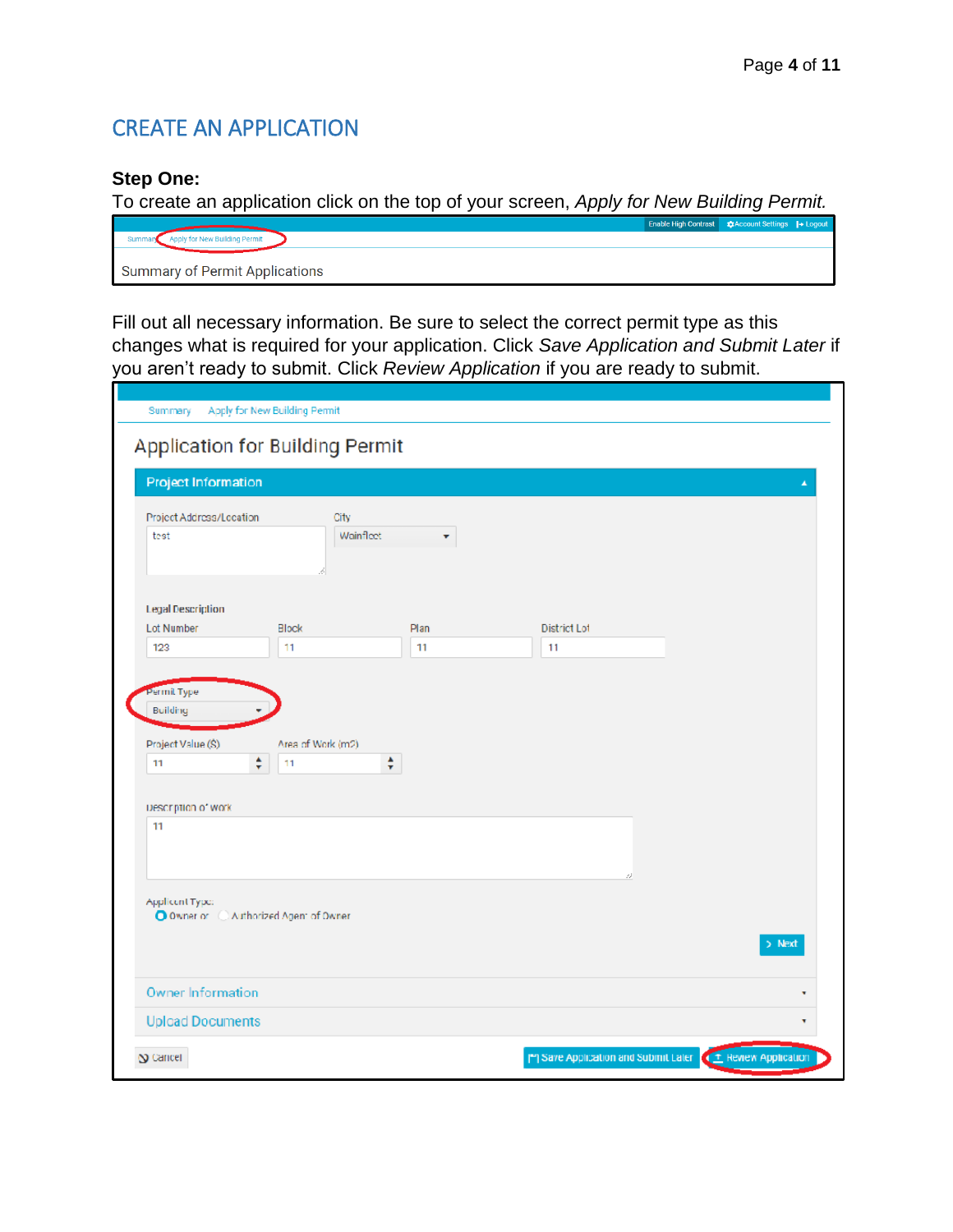### **Step Two:**

### Check off that you have read the terms. Then you can click *Submit Application*.

| <b>Review Application</b>                        |                                                                   |                                                                                                                                                                                                                                                                                                                                             | × |
|--------------------------------------------------|-------------------------------------------------------------------|---------------------------------------------------------------------------------------------------------------------------------------------------------------------------------------------------------------------------------------------------------------------------------------------------------------------------------------------|---|
| Phone<br>111-222-3333                            | Cell<br>123-456-7890                                              | Email<br>example@gmail.com                                                                                                                                                                                                                                                                                                                  |   |
| <b>Documents Attached</b>                        |                                                                   |                                                                                                                                                                                                                                                                                                                                             |   |
| • Other Documents<br>• Other Documents           |                                                                   |                                                                                                                                                                                                                                                                                                                                             |   |
| Completeness and compliance with applicable law: |                                                                   |                                                                                                                                                                                                                                                                                                                                             |   |
|                                                  |                                                                   | · This application meets all the requirements of clauses 1.3.1.3 (5) (a) to (d) of Division C of the Building Code<br>(the application is made in the correct form and by the owner or authorized agent, all applicable fields have<br>been completed on the application and required schedules, and all required schedules are submitted). |   |
|                                                  |                                                                   | Payment has been made of all fees that are required, under the applicable by-law, resolution or regulation made<br>under clause $7(1)$ (c) of the <i>Building Code Act, 1992, as amended</i> , to be paid when the application is made.                                                                                                     |   |
|                                                  |                                                                   | • This application is accompanied by the plans and specifications prescribed by the applicable by-law,<br>resolution or regulation made under clause 7(1)(b) of the Building Code Act, 1992, as amended.                                                                                                                                    |   |
| any applicable law.                              |                                                                   | • This application is accompanied by the information and documents prescribed by the applicable by-law,<br>resolution or regulation made under $7(1)(b)$ of the Building Code Act, 1992, as amended, which enable the<br>chief building official to determine whether the proposed building, construction or demolition will contravene     |   |
|                                                  |                                                                   | • The proposed building, construction or demolition will not contravene any applicable law.                                                                                                                                                                                                                                                 |   |
|                                                  | other attached documentation is true to the best of my knowledge. | The information contained in this application, attached schedules, attached plans and specifications, and                                                                                                                                                                                                                                   |   |
|                                                  |                                                                   | • If the owner is a corporation or partnership, I have the authority to bind the corporation or partnership.                                                                                                                                                                                                                                |   |
|                                                  |                                                                   | I have read and agree to the above terms                                                                                                                                                                                                                                                                                                    |   |
|                                                  |                                                                   |                                                                                                                                                                                                                                                                                                                                             |   |
|                                                  |                                                                   |                                                                                                                                                                                                                                                                                                                                             |   |
|                                                  |                                                                   | t Submit Application<br>음 Print                                                                                                                                                                                                                                                                                                             |   |

#### This is what you should see after you submit.

| <b>Summary</b>                                                                                                 | Apply for New Building Permit |               |              |                                                           |
|----------------------------------------------------------------------------------------------------------------|-------------------------------|---------------|--------------|-----------------------------------------------------------|
| <b>Summary of Permit Applications</b><br>$\odot$ Successfully submitted application.<br><b>Project Address</b> | Ref#                          | <b>Status</b> | <b>Notes</b> |                                                           |
|                                                                                                                |                               | Application   |              |                                                           |
| test, Wainfleet                                                                                                | 2022-21                       | 02-Feb-2022   |              | $s$ Fees<br>$\overline{\blacksquare}$ View<br>Inspections |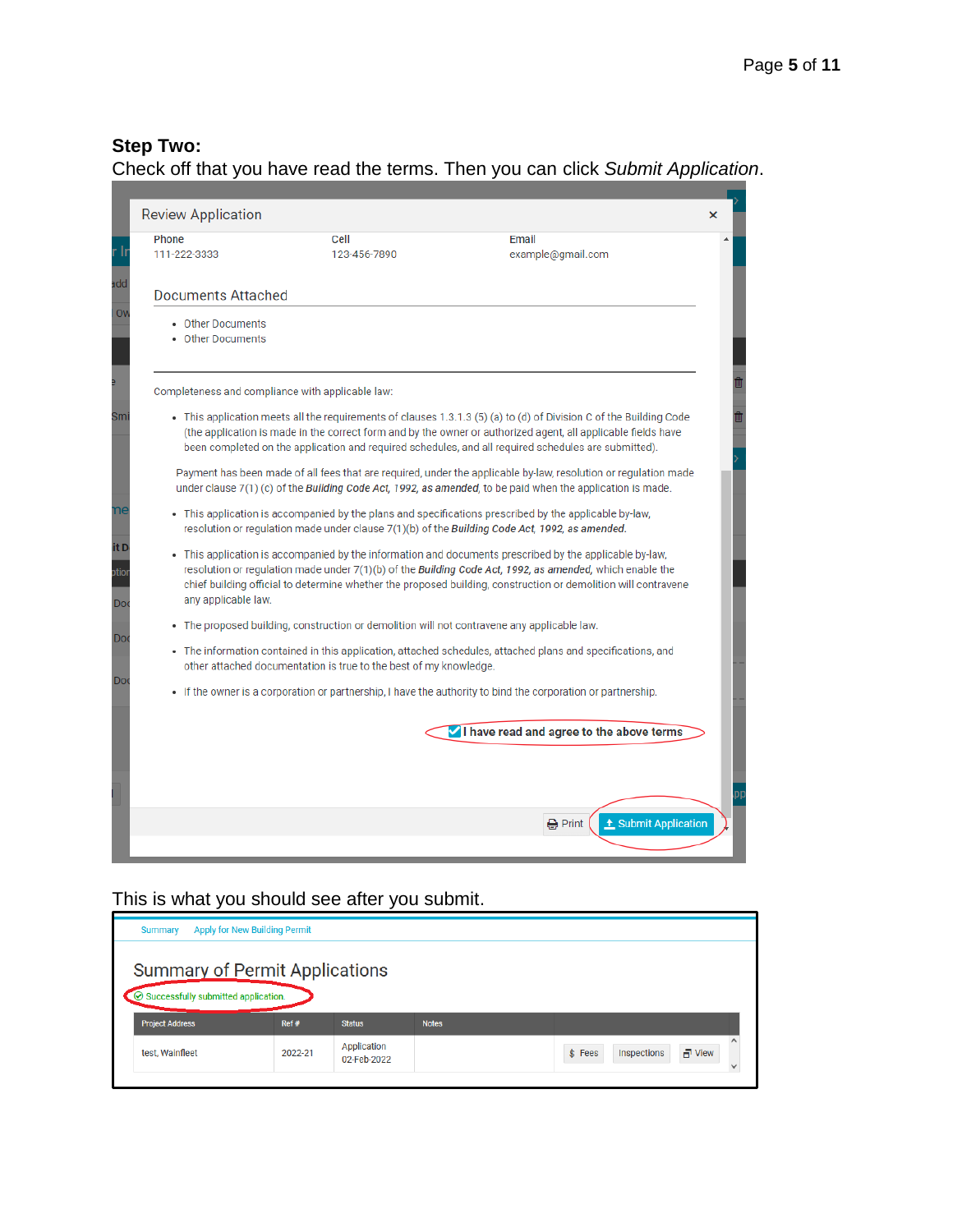# <span id="page-5-0"></span>ACCESS YOUR EXISTING APPLICATIONS

Your existing applications should show on your account like in the picture below. If you do not see your application that has already been submitted, please call and we can ensure it is linked to your account. 905-899-3463 ext. 221

This is what an application that is started but not yet submitted looks like.

|                                       |      |                                       |              |             |                 | Enable High Contrast   ΣΣΑCCOUNt Settings   D+ Logout |  |
|---------------------------------------|------|---------------------------------------|--------------|-------------|-----------------|-------------------------------------------------------|--|
| Summary Apply for New Building Permit |      |                                       |              |             |                 |                                                       |  |
|                                       |      |                                       |              |             |                 |                                                       |  |
| <b>Summary of Permit Applications</b> |      |                                       |              |             |                 |                                                       |  |
| Project Address                       | Ref# | <b>Status</b>                         | <b>Notes</b> |             |                 |                                                       |  |
| test, Wainfleet                       |      | <b>Application New</b><br>12-Jan-2022 |              | Inspections | $\sqrt{ }$ Edit |                                                       |  |
|                                       |      |                                       |              |             |                 |                                                       |  |
|                                       |      |                                       |              |             |                 |                                                       |  |
|                                       |      |                                       |              |             |                 |                                                       |  |

This is what an application that has been submitted looks like.

|                                       |                               |                            |              |                                        | Enable High Contrast <b>C</b> Account Settings → Logout |  |
|---------------------------------------|-------------------------------|----------------------------|--------------|----------------------------------------|---------------------------------------------------------|--|
| <b>Summary</b>                        | Apply for New Building Permit |                            |              |                                        |                                                         |  |
| <b>Summary of Permit Applications</b> |                               |                            |              |                                        |                                                         |  |
| Project Additions                     | Ref#                          | <b>Status</b>              | <b>Notes</b> |                                        |                                                         |  |
| test, Wainfleet                       | 2022-21                       | Application<br>02-Feb-2022 |              | $\Box$ View<br>Inspections<br>$s$ Fees |                                                         |  |
|                                       |                               |                            |              |                                        |                                                         |  |

Click  $\frac{\Leftrightarrow}{\Leftrightarrow}$  Fees to view any fees due or paid. Fees will be added after your permit application has been submitted and reviewed. You will receive email notification whenever something is updated.

|  |  | Click Inspections to book and view details on your inspections. |
|--|--|-----------------------------------------------------------------|
|--|--|-----------------------------------------------------------------|

Click  $\boxed{\Box}$  View to view your application details.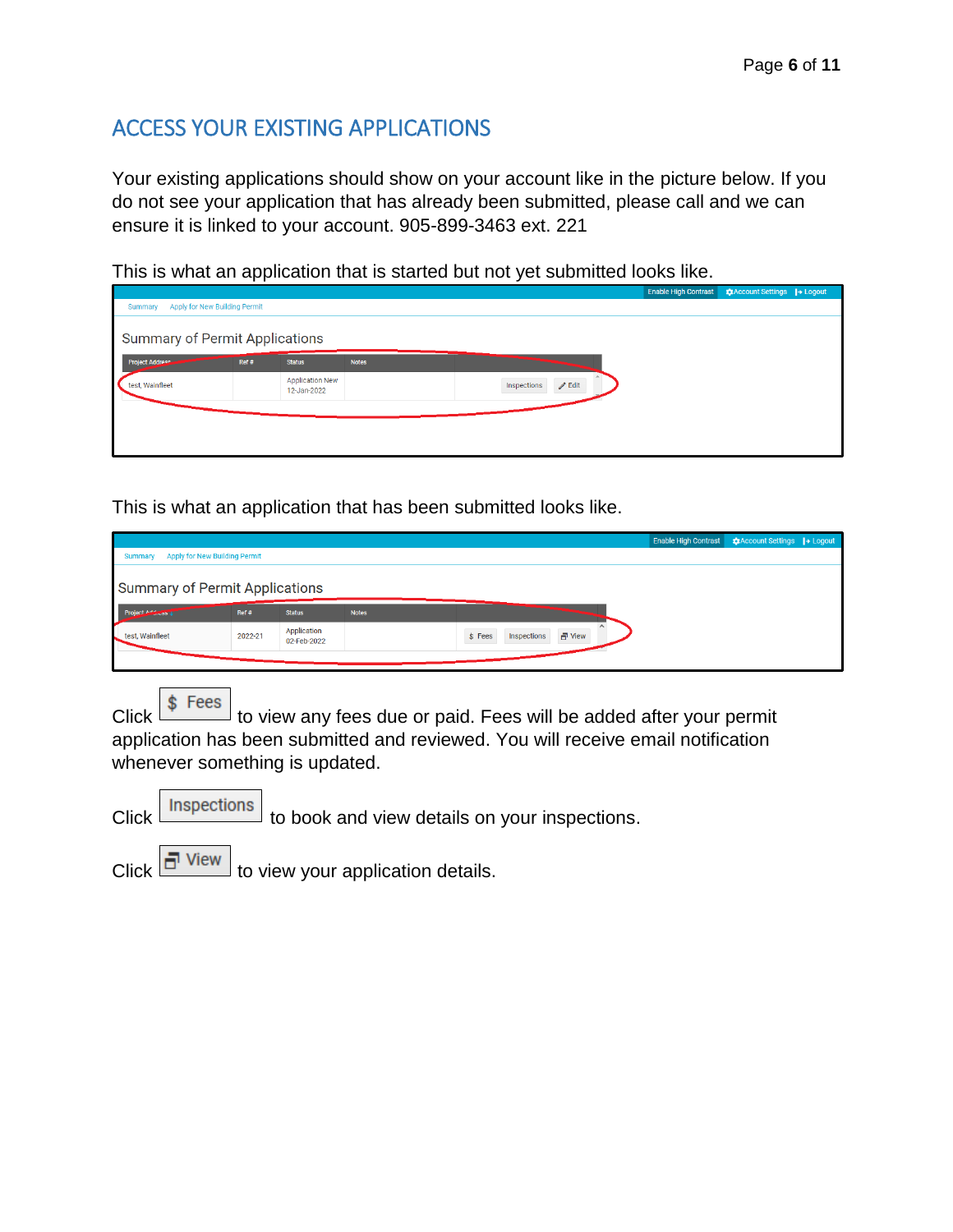## <span id="page-6-0"></span>MAKE A PAYMENT

| <b>OPTIONS</b>     | <b>DETAILS</b>                                                                                                                                          |
|--------------------|---------------------------------------------------------------------------------------------------------------------------------------------------------|
| E-Transfer         | accountsreceivable@wainfleet.ca                                                                                                                         |
| Cheque             | Deliver to Town Hall in person or by mail. Address 31940<br>Highway #3 Wainfleet ON L0S 1V0. Cheques should be<br>made payable to Township of Wainfleet |
| Cash               | In person at Town Hall                                                                                                                                  |
| <b>Debit</b>       | In person at Town Hall                                                                                                                                  |
| <b>Credit Card</b> | Coming Soon!                                                                                                                                            |

#### \*\*Note\*\* all payments must include address or permit number

# <span id="page-6-1"></span>ATTACH NEW DOCUMENTS TO EXISITING APPLICATIONS

If you have already submitted your application but need to update or upload new documents. Contact us by phone or email. We will return your application on City Reporter so that you can upload the new documents.

Email: [building@wainfleet.ca](mailto:building@wainfleet.ca)

Phone: 905-899-3463 ext.221

| Apply for New Building Permit<br><b>Summary</b> |         |                                              |                         |                                                 |
|-------------------------------------------------|---------|----------------------------------------------|-------------------------|-------------------------------------------------|
| <b>Summary of Permit Applications</b>           |         |                                              |                         |                                                 |
| <b>Project Address</b>                          | Ref#    | <b>Status</b>                                | <b>Notes</b>            |                                                 |
| test, Wainfleet                                 | 2022-21 | Application<br>Returned $(i)$<br>03-Feb-2022 | Notes: to add documents | $\mathscr{D}$ Edit<br>Inspections<br>$$ \tFees$ |

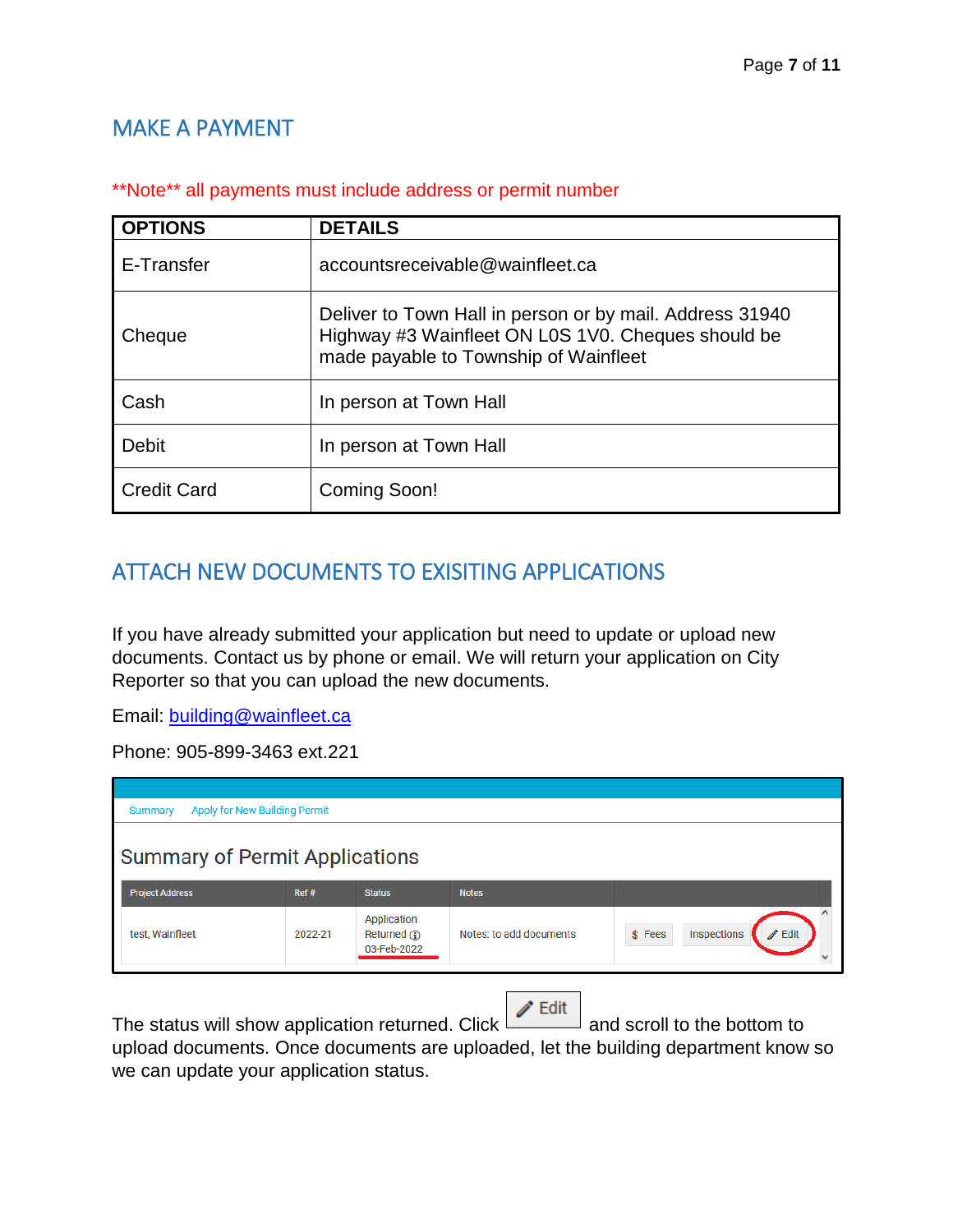### <span id="page-7-0"></span>CHANGE PERSONAL INFORMATION OR PASSWORD

|                                       |                               |                            |                    |                                                       | Enable High Contrast <b>CO</b> Account Settings >> Logout |  |  |  |
|---------------------------------------|-------------------------------|----------------------------|--------------------|-------------------------------------------------------|-----------------------------------------------------------|--|--|--|
| <b>Summary</b>                        | Apply for New Building Permit |                            |                    |                                                       |                                                           |  |  |  |
| <b>Summary of Permit Applications</b> |                               |                            |                    |                                                       |                                                           |  |  |  |
| <b>Project Address</b>                | Ref#                          | <b>Status</b>              | Notes <sub>1</sub> |                                                       |                                                           |  |  |  |
| test, Wainfleet                       | 2022-21                       | Application<br>03-Feb-2022 |                    | $\Box$ View<br>\$ Fees<br>Inspections<br>$\checkmark$ |                                                           |  |  |  |
|                                       |                               |                            |                    |                                                       |                                                           |  |  |  |

Click on **C**Account Settings in the top right corner of your screen. Here you can edit your name, address, phone and password.

| First Name *          | Country                                                                                                                                    |  |
|-----------------------|--------------------------------------------------------------------------------------------------------------------------------------------|--|
|                       |                                                                                                                                            |  |
| Last Name *           | <b>Street Address</b>                                                                                                                      |  |
| Phone Number *        | <b>City</b>                                                                                                                                |  |
| Email Address *       | Province/State                                                                                                                             |  |
|                       | Postal Code/Zip                                                                                                                            |  |
| Password *            | <b>Password Requirements</b>                                                                                                               |  |
| Confirm Password *    | · Minimum 6 characters<br>· Maximum 64 characters<br>• At least 1 uppercase letter<br>• At least 1 lowercase letter<br>• At least 1 number |  |
| <b>Submit Changes</b> |                                                                                                                                            |  |

### <span id="page-7-1"></span>PERMIT DOCUMENTS

Once a permit application is reviewed, approved and permit fees are paid the permit can be issued. You will receive an email with the appropriate documents.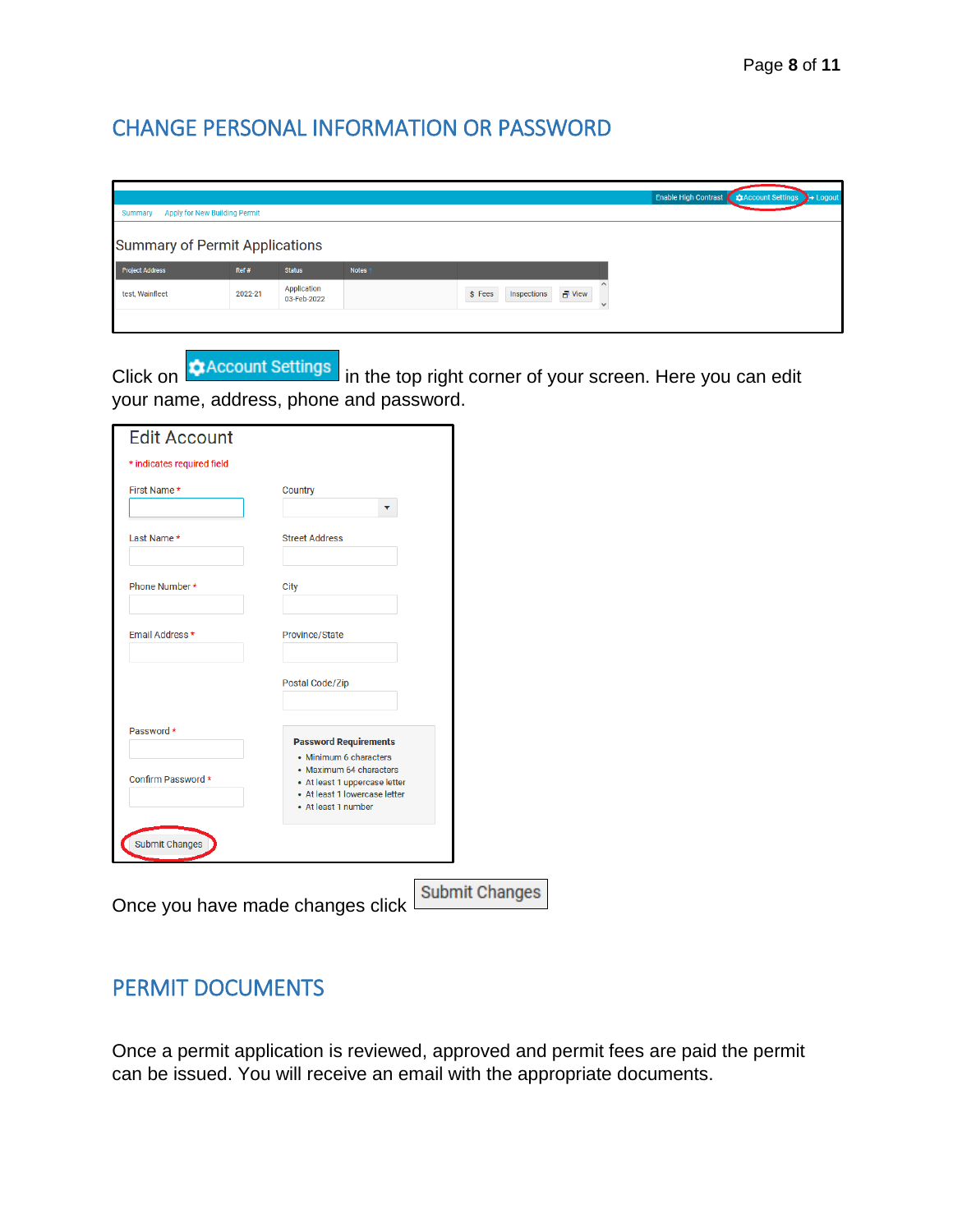### <span id="page-8-0"></span>BOOKING AN INSPECTION

Comments

There are three ways you can book inspections. Through email [building@wainfleet.ca](mailto:building@wainfleet.ca) by phone 905-899-3463 extension 221 or through City Reporter.

Booking and inspection through City Reporter:

| Apply for New Building Permit<br><b>Summary</b>          |                         |                       |                      |                                 |
|----------------------------------------------------------|-------------------------|-----------------------|----------------------|---------------------------------|
| <b>Summary of Permit Applications</b>                    |                         |                       |                      |                                 |
| <b>Project Address</b>                                   | Ref #                   | <b>Status</b>         | <b>Notes</b>         |                                 |
| test, Wainfleet                                          | 2022-21                 | Issued<br>15-Feb-2022 | Notes: test          | 급 View<br>\$Fees<br>Inspections |
| To book an inspection on City Reporter, click on         |                         |                       |                      | Inspections                     |
| <b>Apply for New Building Permit</b><br><b>Summary</b>   |                         |                       |                      |                                 |
| Ref #: 2022-21                                           |                         |                       |                      |                                 |
| <b>Project Address:</b><br>test Wainfleet                |                         |                       | + Request Inspection |                                 |
| <b>History</b><br>Requests                               |                         |                       |                      |                                 |
| Summary of Inspection Requests                           |                         |                       |                      |                                 |
| Date<br><b>Status</b>                                    | Inspection(s) Requested |                       | <b>Description</b>   |                                 |
| In the top right hand corner click<br>Request Inspection |                         | $\times$              | + Request Inspection |                                 |
| Permit Ref # 2022-21                                     |                         |                       |                      |                                 |
| Inspection(s)                                            |                         |                       |                      |                                 |
| Date                                                     |                         |                       |                      |                                 |
| 自<br>16-Feb-2022                                         |                         |                       |                      |                                 |
| <b>O</b> AM<br>C<br>PM                                   |                         |                       |                      |                                 |

Fill out the required details. Inspections run on Monday, Wednesday and Friday mornings.

 $\checkmark$  Submit

 $\bigcirc$  Cancel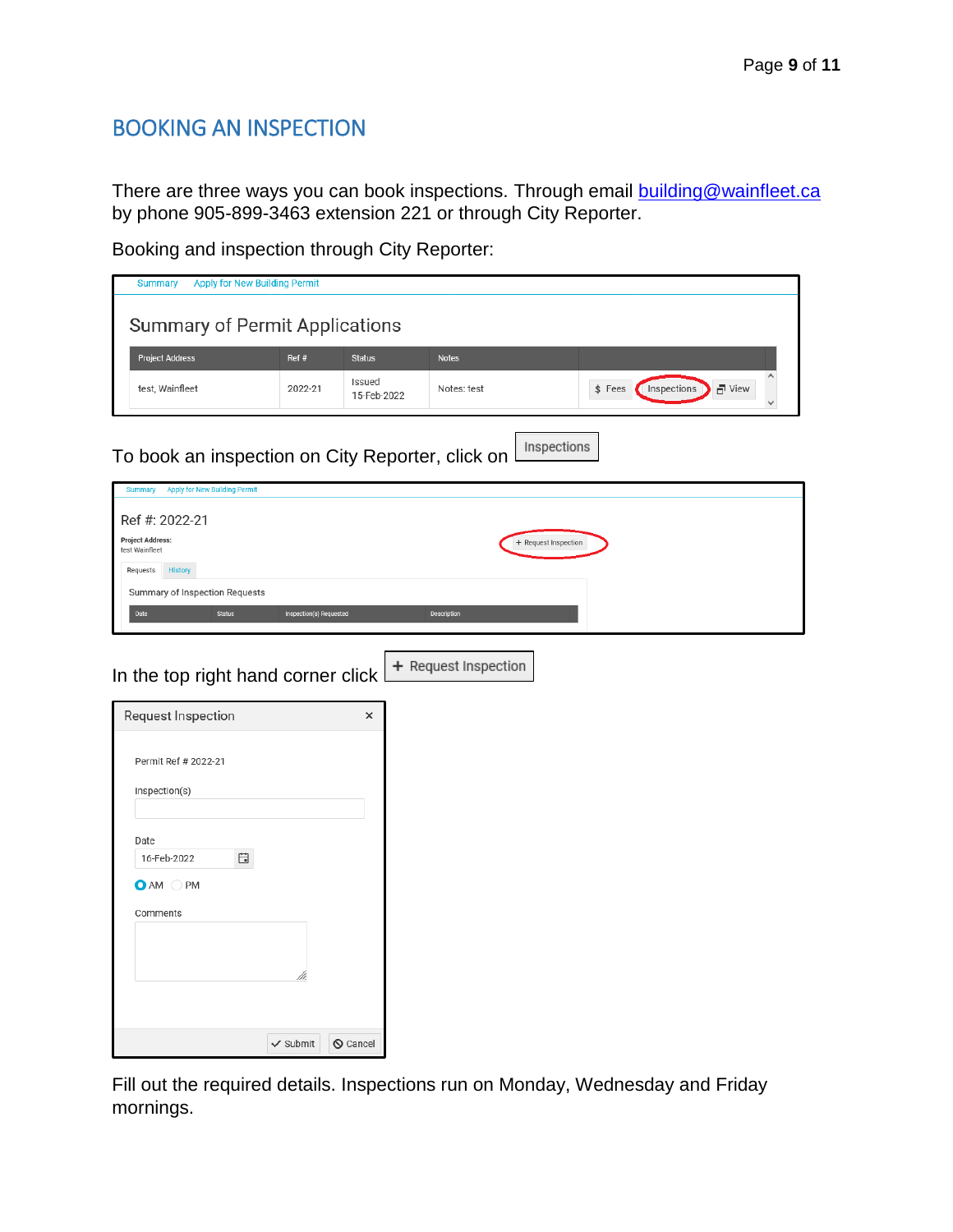# <span id="page-9-0"></span>INSPECTION RESULTS

Following inspections emails on file will receive a building inspection report. Inspection reports can also be found by logging into your City Reporter Account.

| <b>Apply for New Building Permit</b><br><b>Summary</b> |                                      |                         |                |                                            |                       |
|--------------------------------------------------------|--------------------------------------|-------------------------|----------------|--------------------------------------------|-----------------------|
| <b>Summary of Permit Applications</b>                  |                                      |                         |                |                                            |                       |
| <b>Project Address</b>                                 | Ref#                                 | <b>Status</b>           | <b>Notes</b>   |                                            |                       |
| test, Wainfleet                                        | 2022-21                              | Issued<br>15-Feb-2022   | Notes: test    | $$$ Fees                                   | Inspections<br>급 View |
|                                                        |                                      |                         |                |                                            |                       |
| View inspection information by clicking on             |                                      |                         |                | Inspections                                |                       |
|                                                        |                                      |                         |                |                                            |                       |
| <b>Apply for New Building Permit</b><br><b>Summary</b> |                                      |                         |                |                                            |                       |
| Ref #: 2022-21                                         |                                      |                         |                |                                            |                       |
| <b>Project Address:</b><br>test Wainfleet              |                                      |                         |                |                                            | + Request Inspection  |
| Requests<br><b>History</b>                             |                                      |                         |                |                                            |                       |
| Summary of Inspection Requests                         |                                      |                         |                |                                            |                       |
| Date                                                   | <b>Status</b>                        | Inspection(s) Requested |                | Description                                |                       |
| Then click on                                          | <b>History</b>                       |                         |                |                                            |                       |
| <b>Summary</b>                                         | <b>Apply for New Building Permit</b> |                         |                |                                            |                       |
| Ref #: 2022-21                                         |                                      |                         |                |                                            |                       |
| <b>Project Address:</b><br>test Wainfleet              |                                      |                         |                |                                            | + Request Inspection  |
| <b>Requests</b><br>History                             |                                      |                         |                |                                            |                       |
| Inspection History                                     |                                      |                         |                |                                            |                       |
| Date                                                   | Inspection                           | <b>Status</b>           |                |                                            |                       |
| 15-Feb-2022                                            | <b>Building Permit Review</b>        |                         | Items Rejected | $\Box$ View                                |                       |
|                                                        |                                      |                         |                |                                            |                       |
| 급 View<br>Click on                                     |                                      |                         |                | and the detailed report will be displayed. |                       |